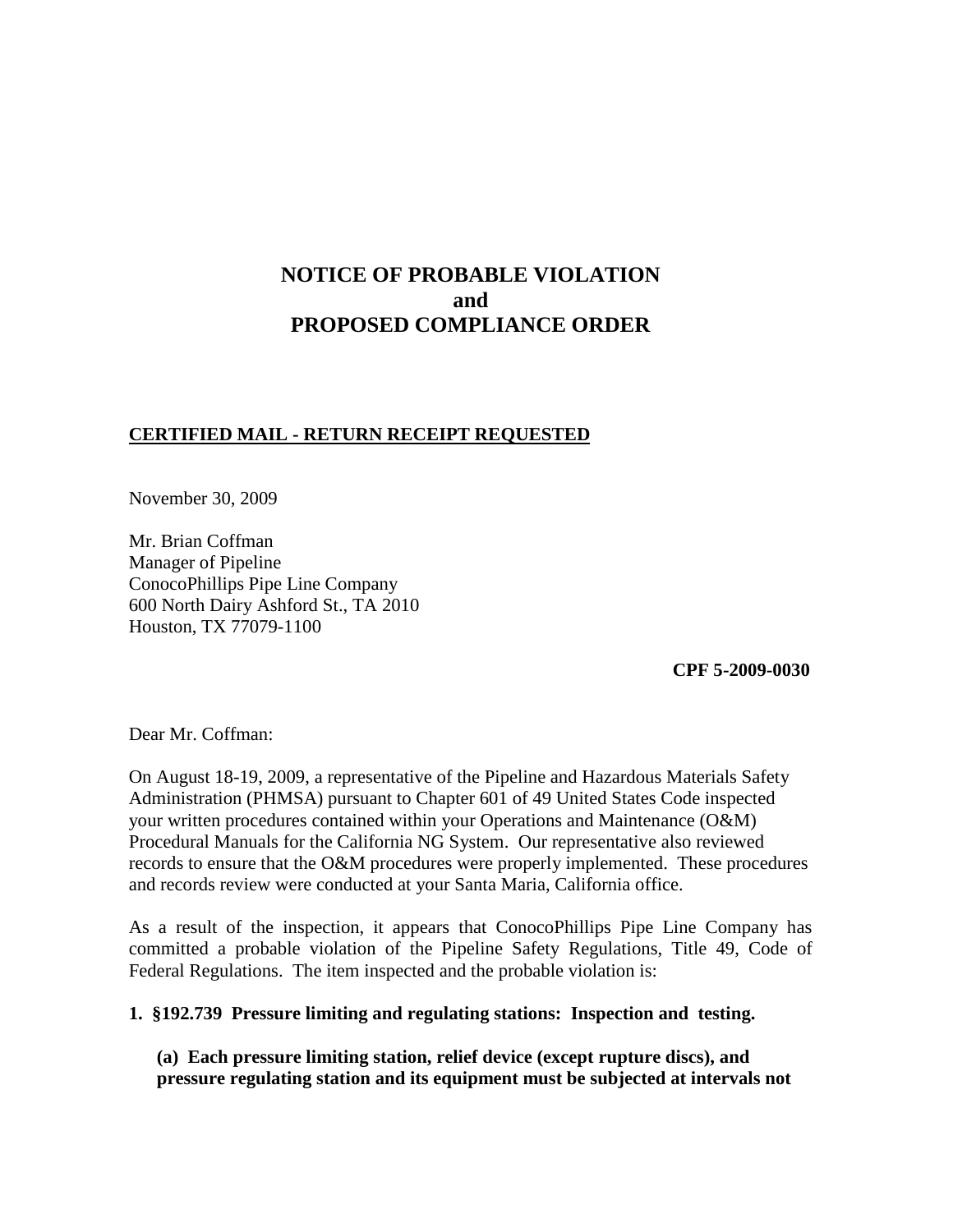**exceeding 15 months, but at least once each calendar year, to inspections and tests to determine that it is–**

**(1) In good mechanical condition;**

**(2) Adequate from the standpoint of capacity and reliability of operation for the service in which it is employed;**

**(3) Except as provided in paragraph (b) of this section, set to control or relieve at the correct pressure consistent with the pressure limits of §192.201(a);; and**

**(4) Properly installed and protected from dirt, liquids, or other conditions that might prevent proper operation.**

ConocoPhillips is not keeping records of required annual inspections of relief devices on its NG 22 and NG 23 pipelines in accordance with §192.739. NG 22 is supplied by SoCal pipeline and NG 23 is supplied by PG&E pipeline and the existing relief devices on both pipelines are under the suppliers' control. Since it is incumbent on ConocoPhillips to ensure that adequate over pressure relief exists on all points of their pipelines, ConocoPhillips must ensure that SoCal and PG&E inspect these pressure relief devices in accordance with §192.739(a). ConocoPhillips must retain copies of these pressure relief device inspections or have reasonable access to these records. Alternatively, ConocoPhillips may install an adequate pressure relief device of their own at the beginning of NG22 and NG23 pipelines. It should be noted that the inspection and maintenance of these pressure relief devices are OQ covered tasks and the SoCal and PG&E personnel performing these tasks on the devices on NG22 and NG23 will need to be OQ qualified in an OQ program acceptable to ConocoPhillips.

#### Proposed Compliance Order

Pursuant to 49 United States Code § 60118, the Pipeline and Hazardous Materials Safety Administration proposes to issue a Compliance Order to ConocoPhillips Pipe Line Company. Please refer to the *Proposed Compliance Order* that is enclosed and made a part of this Notice.

### Response to this Notice

Enclosed as part of this Notice is a document entitled *Response Options for Pipeline Operators in Compliance Proceedings*. Please refer to this document and note the response options. Be advised that all material you submit in response to this enforcement action is subject to being made publicly available. If you believe that any portion of your responsive material qualifies for confidential treatment under 5 U.S.C. 552(b), along with the complete original document you must provide a second copy of the document with the portions you believe qualify for confidential treatment redacted and an explanation of why you believe the redacted information qualifies for confidential treatment under 5 U.S.C. 552(b). If you do not respond within 30 days of receipt of this Notice, this constitutes a waiver of your right to contest the allegations in this Notice and authorizes the Associate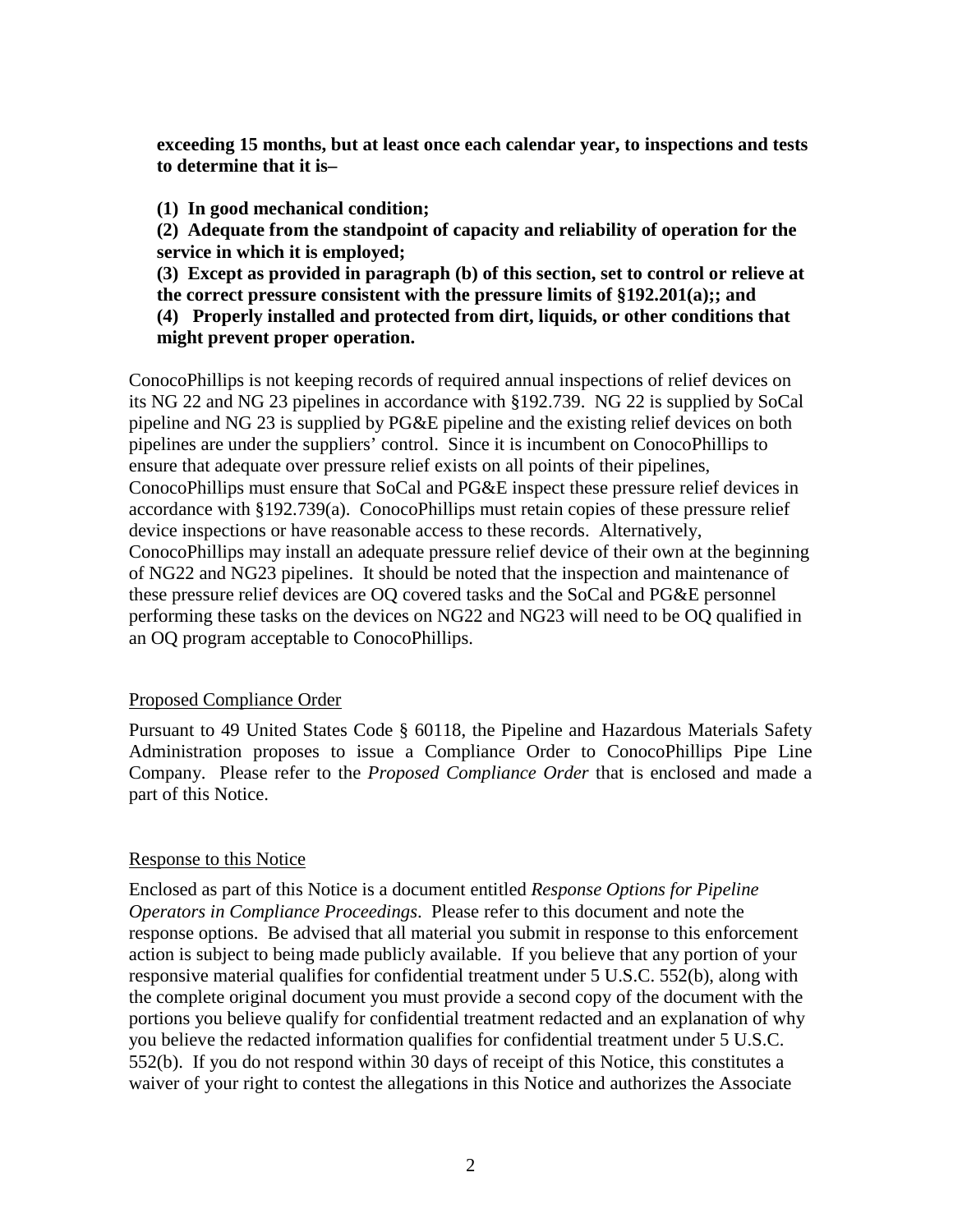Administrator for Pipeline Safety to find facts as alleged in this Notice without further notice to you and to issue a Final Order.

In your correspondence on this matter, please refer to **CPF 5-2009-0030** and for each document you submit, please provide a copy in electronic format whenever possible.

Sincerely,

Chris Hoidal Director, Western Region Pipeline and Hazardous Materials Safety Administration

Enclosures: *Proposed Compliance Order Response Options for Pipeline Operators in Compliance Proceedings*

cc: PHP-60 Compliance Registry PHP-500 H. Monfared (#126312)